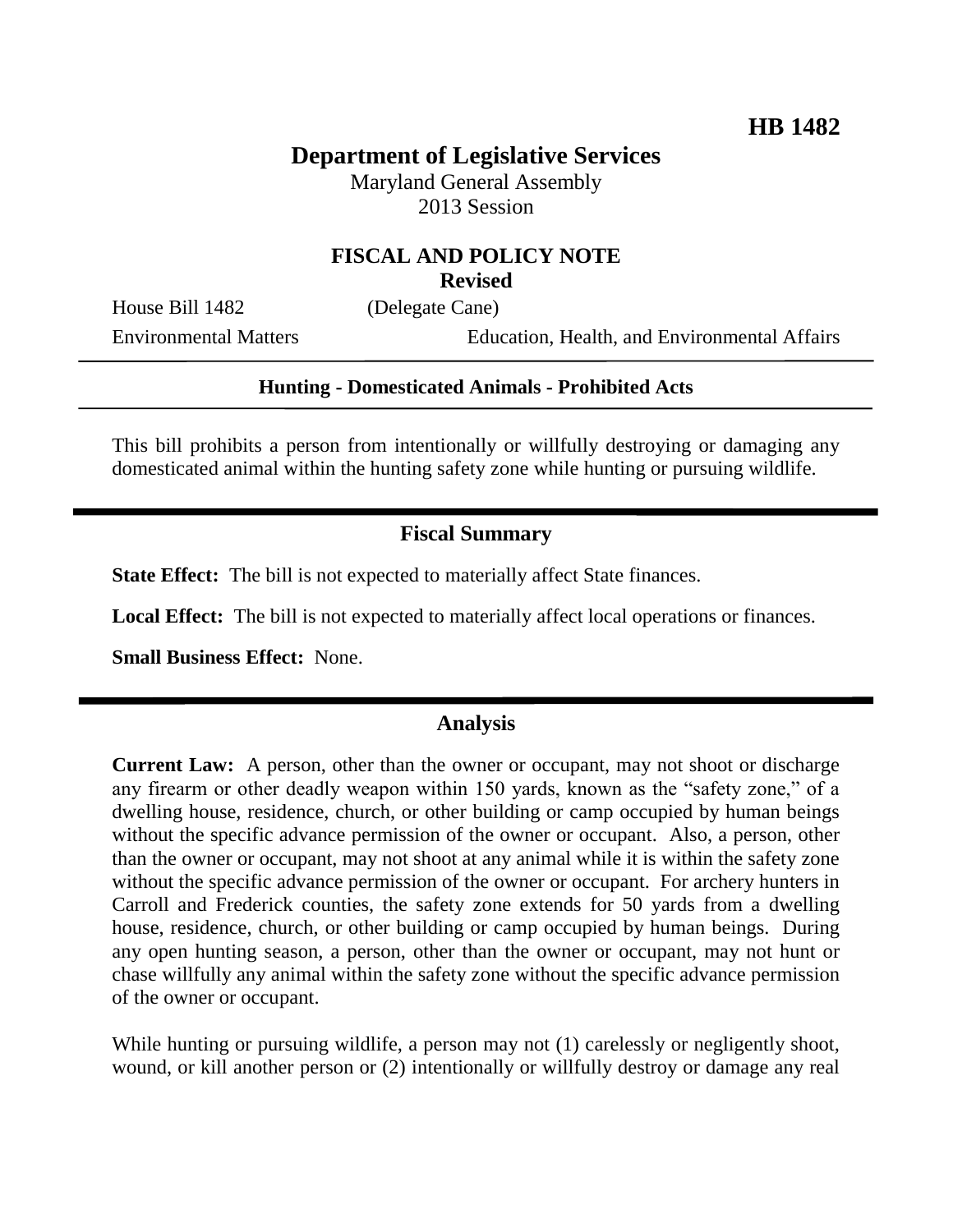property, personal property, or farm livestock of another person. The Department of Natural Resources (DNR) is authorized to suspend the hunting license for the violation above against another person, pending disposition of criminal proceedings. In addition to other penalties, DNR or the court may suspend an individual's hunting license or privileges for up to five years if he/she is convicted of a State or federal hunting violation.

Individuals who violate specified wildlife provisions of the Natural Resources Article and wildlife regulations are guilty of a misdemeanor and upon conviction are subject to (1) a maximum fine of \$1,500 for a first violation and (2) a maximum fine of \$4,000 and/or imprisonment for up to one year for a second or subsequent violation. A second or subsequent violation is one that occurs within two years of any prior wildlife violation and arises out of a separate set of circumstances.

A law enforcement officer may kill any dog, which does not bear a license, found destroying game birds or mammals or the nest or eggs of any game bird or mammal. A law enforcement officer must, and any person may, destroy any cat found hunting any game bird or mammal or protected bird or mammal. A cause of action for damages may not be maintained for this act.

A person may not intentionally mutilate, torture, cruelly beat, or kill an animal or cause or procure such an act. Except in the case of self-defense, a person may not intentionally inflict bodily harm, permanent disability, or death on an animal owned or used by a law enforcement unit. A person who violates these provisions is guilty of the felony of aggravated cruelty to animals and is subject to maximum penalties of three years imprisonment and/or a \$5,000 fine. As a condition of probation, a court may prohibit a defendant from owning, possessing, or residing with an animal.

**Background:** Among other things, DNR's Wildlife and Heritage Service is responsible for balancing the ecological needs of the State's wildlife resources with societal needs and desires. The Wildlife and Heritage Service, in cooperation with the Natural Resources Police, is responsible for administering and enforcing the State's hunting programs, laws, and regulations.

In January 2013, a person shot a dog on private property near the dog's home in Dorchester County. The dog was shot near a deer stand. Because no one confessed to the shooting and there was insufficient evidence to charge an individual, the case was closed.

## **Additional Information**

HB 1482/ Page 2 **Prior Introductions:** None.